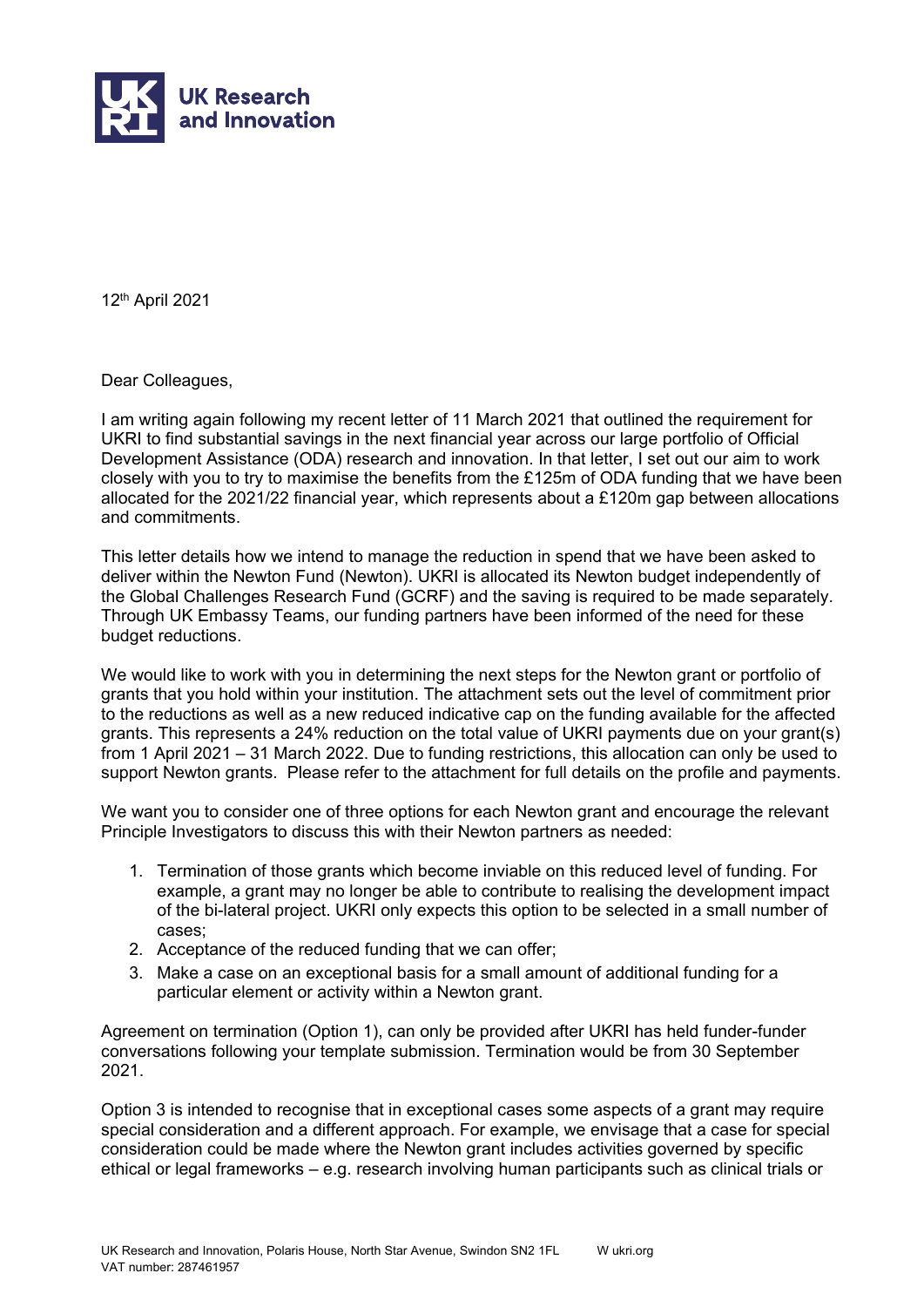

research including the use of animals – and in those circumstances, a proposal for additional support may be appropriate.

Through Newton, UKRI is committed to both the principles of equality diversity and inclusion and to equitable partnerships<sup>[1](#page-1-0)</sup>. You should also be mindful of these principles when developing your proposals. On the template, you will be required to confirm that you have given these principles appropriate consideration and you may be required to provide written evidence to support your proposals. In particular, you should review Gender Equality Statements to ensure their continued validity and consider policies and guidance relating to safeguarding, preventing harm and bullying and harassment.

We will of course make the case for substantial investments in ODA research and innovation as part of the next Spending Review, expected in autumn 2021. We note that the Integrated Review, published on 16 March 2021, reaffirmed the role of ODA research and innovation in Britain's global partnerships. However, at this time, we simply do not know how much ODA funding will be allocated to UKRI for the financial year 2022/23. In a small number of cases, the grant(s) held by your institution may include a profile of expected funding for future years. On balance of risks our preferred approach is to offer you the opportunity to find a way to maintain the capabilities and partnerships established through your Newton award(s) in a reduced form during the next financial year, to keep open the chance that these grants might continue to operate in the future.

The enclosed template sets out the possible options and we would like to work with you to understand which of these options might be the most appropriate for your portfolio of Newton awards. Whilst we do not know what our allocation will be in 2022/23, we are working to the scenario that the maximum level would be that of our current legal commitments, subject to the SR settlement. Please could you indicate in the attached template what actions you would propose for each Newton grant.

Your research management offices have been invited to participate in webinar/drop-in sessions recently. Although focused on GCRF, much of the detail provided in these briefings will also be relevant for Newton decision making.

We will try our utmost to work through these difficult decisions and processes in as fair and transparent way as possible, working with you and our Newton partners. In order to ensure that proposals are affordable within our allocation, we will need to have received your proposal for managing your Newton grant(s) no later than 30 April 2021. UKRI will review all Newton submissions received and engage with you and our funding partners as necessary for clarification. UKRI will aim to apply financial adjustments to continuing projects and issue any required formal termination notices by Monday 31 May 2021.

<span id="page-1-0"></span><sup>1</sup> UKCDR guidance on equitable partnership[s https://www.ukri.org/about-us/policies-standards-and-data/good](https://www.ukri.org/about-us/policies-standards-and-data/good-research-resource-hub/equitable-partnerships/)[research-resource-hub/equitable-partnerships/](https://www.ukri.org/about-us/policies-standards-and-data/good-research-resource-hub/equitable-partnerships/)